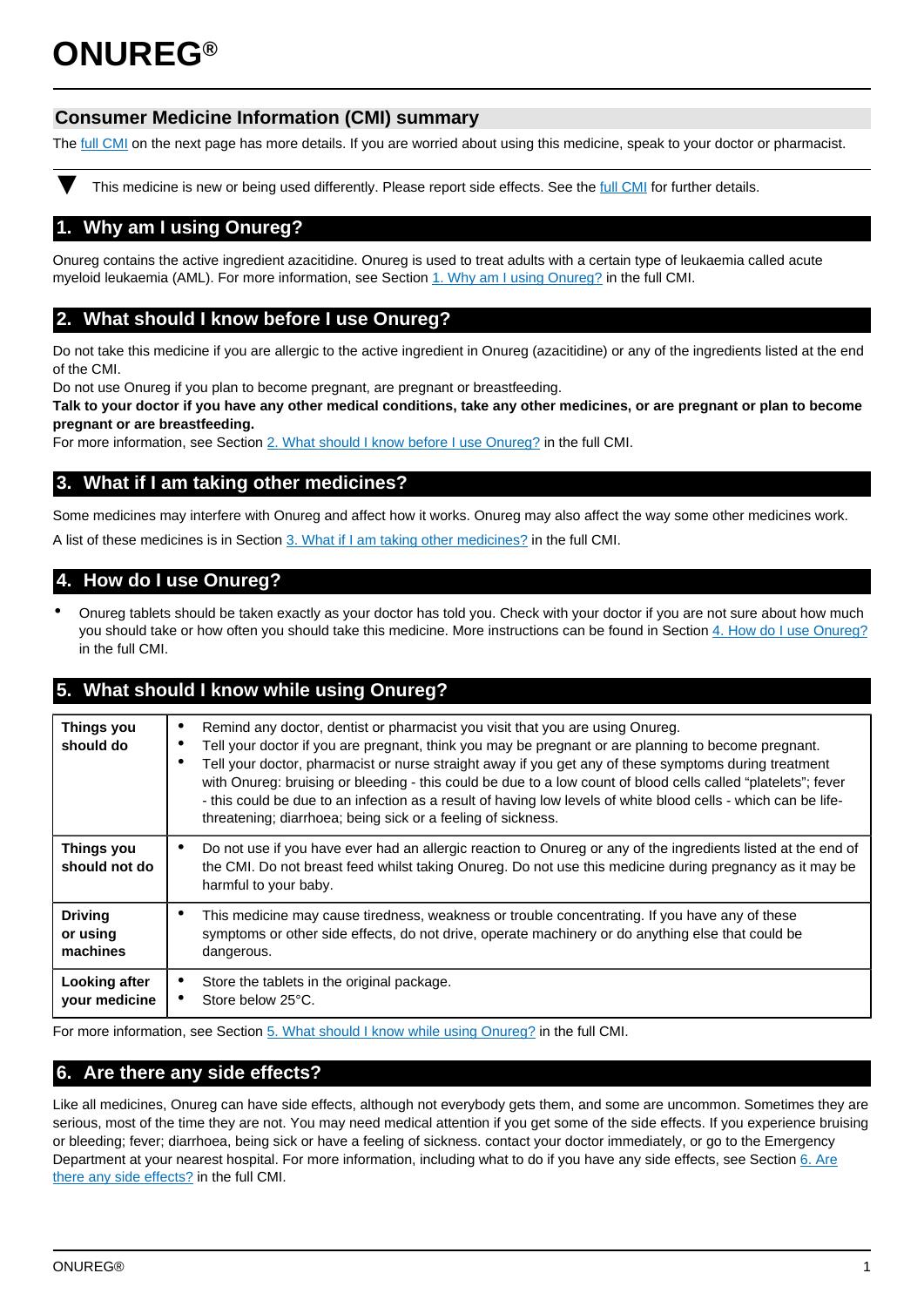# <span id="page-1-0"></span>**Consumer Medicine Information (CMI)**

This leaflet provides important information about using Onureg. **You should also speak to your doctor or pharmacist if you would like further information or if you have any concerns or questions about using Onureg.**

## **Where to find information in this leaflet:**

- [1. Why am I using Onureg?](#page-1-1)
- [2. What should I know before I use Onureg?](#page-1-2)
- [3. What if I am taking other medicines?](#page-1-3)
- [4. How do I use Onureg?](#page-1-3)
- [5. What should I know while using Onureg?](#page-2-1)
- [6. Are there any side effects?](#page-2-2)
- [7. Product details](#page-3-0)

# <span id="page-1-1"></span>**1. Why am I using Onureg?**

#### **Onureg contains the active ingredient azacitidine.**

**Azacitidine** works by preventing cancer cells from growing. Azacitidine gets into the genetic material of cells (called RNA and DNA). It works by altering the way the cell turns genes on and off. It also reduces the production of new RNA and DNA. This is thought to kill cancer cells in leukaemia.

**Onureg is used to treat adults with a certain type of leukaemia called acute myeloid leukaemia (AML). This is a form of cancer which affects your bone marrow and can cause problems with producing normal blood cells. Onureg is used to maintain remission of the illness, the time when the disease is less severe or not active.**

# <span id="page-1-2"></span>**2. What should I know before I use Onureg?**

**Your doctor will conduct a blood test prior to starting you on Onureg and during treatment. This is to check that you have enough blood cells. It is also to check that your liver and kidneys are working properly. Your doctor will decide how often you have blood tests.**

## **Warnings**

#### **Do not use Onureg if:**

- you are allergic to azacitidine, or any of the ingredients of this medicine.
- you are breastfeeding.
- you are pregnant or think you may be pregnant.

Always check the ingredients and speak to your doctor to make sure you can use this medicine.

## **Check with your doctor if you:**

- are pregnant, think you may be pregnant or are planning to become pregnant. Onureg may cause harm to your unborn baby if taken during pregnancy. Your doctor will arrange a pregnancy test before treatment.
- are breastfeeding or planning to breast feed
- are a woman, Onureg may cause fertility problems, which may affect your ability to have a baby. Talk to your doctor for advice before taking Onureg.
- are a man, and are planning to father a child. Men should not father a child while receiving treatment with Onureg.
- are taking, have recently taken or might take any other medicines for any other condition
- are intolerant to lactose. If you have been told by your doctor that you have intolerance to some sugars, contact your doctor before taking this medicine.

During treatment, you may be at risk of developing certain side effects. It is important you understand these risks and how to monitor for them. See additional information under Section [6. Are there any side effects](#page-2-2)?

#### **Pregnancy and breastfeeding**

#### **Do not take Onureg during pregnancy as it may be harmful to your baby.**

## **Do not breast-feed while taking Onureg. It is not known if this medicine passes into human milk.**

If you are pregnant, breast-feeding, think you may be pregnant or are planning to have a baby, ask your doctor for advice before taking this medicine.

You or your partner must use an effective method of contraception during treatment and for 6 months after stopping Onureg. Talk to your doctor about contraceptive methods that may be right for you while you are taking Onureg.

Tell your doctor straight away if you become pregnant during treatment.

Talk to your doctor if you are breastfeeding or intend to breastfeed.

#### **Fertility information for men**

Men should not father a child while receiving treatment with Onureg.

Use an effective method of contraception during treatment and for 3 months after stopping Onureg.

#### **Use in children or adolescents**

This medicine is not recommended for use in children and adolescents under 18 years.

#### **Onureg contains lactose**

• Onureg contains lactose. If you have been told by your doctor that you have intolerance to some sugars, contact your doctor before taking this medicine.

#### **Onureg contains sodium**

• This medicine contains less than 1 mmol sodium (23 mg) per film-coated tablet, that is to say essentially 'sodiumfree'.

# <span id="page-1-3"></span>**3. What if I am taking other medicines?**

Tell your doctor or pharmacist if you are taking any other medicines, including any medicines, vitamins or supplements that you buy without a prescription from your pharmacy, supermarket or health food shop.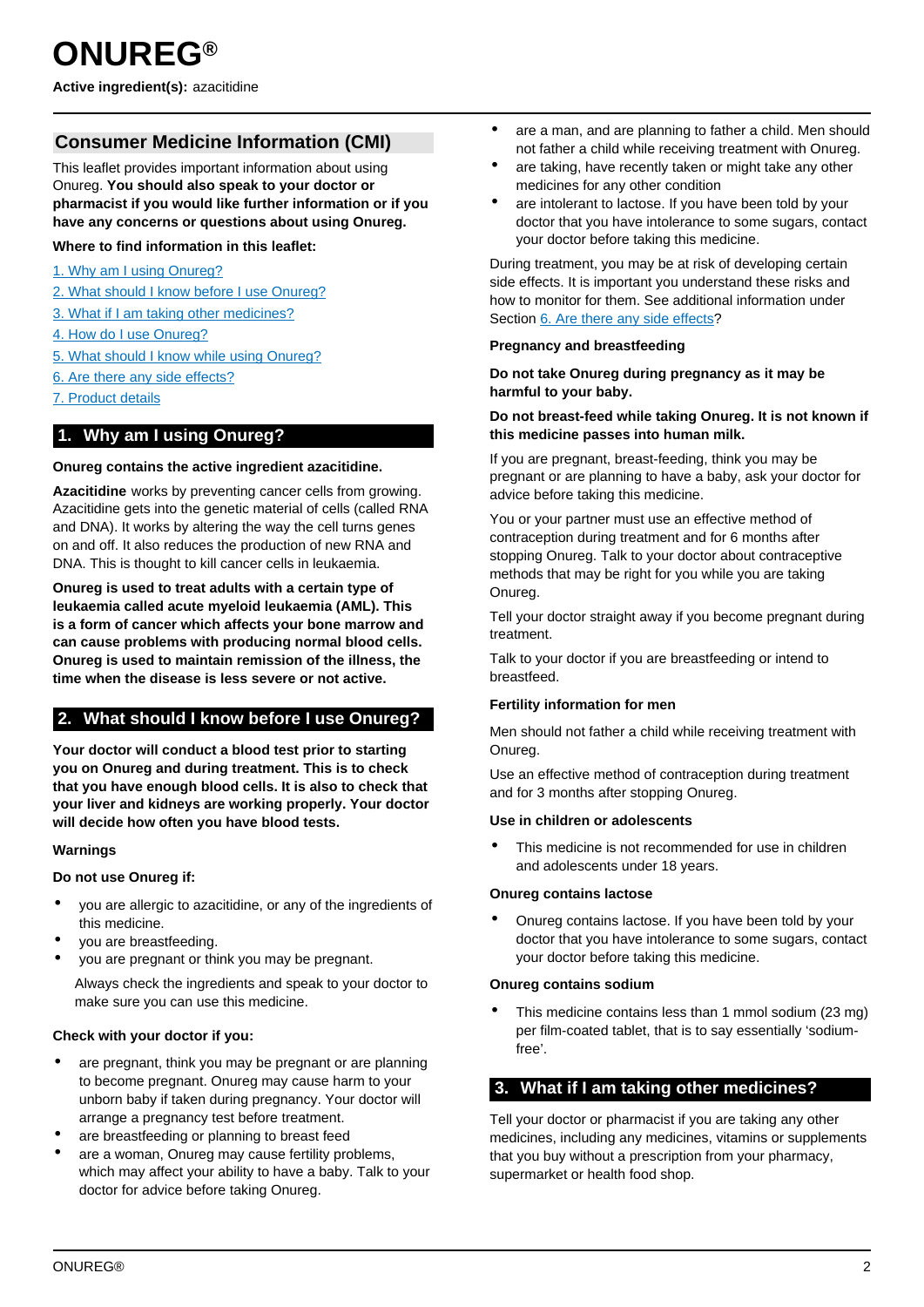**Check with your doctor or pharmacist if you are not sure about what medicines, vitamins or supplements you are taking and if these affect Onureg.**

# <span id="page-2-0"></span>**4. How do I use Onureg?**

## **How much to take**

The recommended dose is 300 mg taken by mouth once daily. Your doctor may reduce your dose to 200 mg once daily, if needed.

Onureg is given in treatment cycles of 28 days.

You take Onureg every day for the first 14 days of each 28 day cycle. This is followed by a treatment free period of 14 days for the rest of the cycle.

Your doctor will tell you what dose of Onureg to take. The doctor may decide to:

- extend your treatment beyond 14 days in each treatment cycle
- lower your dose or temporarily stop treatment
- reduce your treatment to 7 days.

Always take as prescribed by your doctor.

Your doctor will give you another medicine to reduce the risk of feeling sick (nausea) and being sick (vomiting). You will take it 30 minutes before each Onureg tablet, during your first and second treatment cycles. Your doctor will tell you to take it for a longer period, if you need it.

## **When to take Onureg**

Take Onureg once a day - at the same time each day.

If you are sick after taking a tablet, do not take another dose on the same day. Instead, wait till the next day and take your next scheduled dose then. Do not take two doses on the same day.

## **How to take Onureg**

- Swallow the Onureg tablets whole with a full glass of water. To make sure you get the right dose, do not break, crush, dissolve or chew the tablets.
- Onureg tablets can be taken with or without food.
- Always take as prescribed by your doctor.
- If powder from a broken tablet gets onto your skin, wash the skin straight away and thoroughly with soap and water. If the powder gets into your eyes, nose or mouth, flush thoroughly the area with water.

## **If you forget to use Onureg**

If you forget to take Onureg at the usual time, take your usual dose as soon as you remember on the same day and take your next dose at the usual time on the following day.

Do not take a double dose to make up for a forgotten or vomited tablet.

Do not stop taking Onureg unless your doctor tells you to.

If you have any further questions on the use of this medicine, ask your doctor.

## **If you use too much Onureg**

If you think that you have used too much Onureg, you may need urgent medical attention.

If possible, take the medicine pack and this leaflet with you.

**You should immediately:**

- phone the Poisons Information Centre (**by calling 13 11 26**), or
- contact your doctor, or
- go to the Emergency Department at your nearest hospital.

**You should do this even if there are no signs of discomfort or poisoning.**

# <span id="page-2-1"></span>**5. What should I know while using Onureg?**

## **Things you should do**

- Keep all of your doctor's appointments so that your progress can be checked.
- Tell any other doctors, dentists, and pharmacists who are treating you that you are being treated with Onureg.
- Tell your doctor immediately if you become pregnant while being treated with Onureg
- Advice for women: use an effective method of contraception during treatment and for 6 months after stopping Onureg.
- Advice for men: Use an effective method of contraception during treatment and for 3 months after stopping Onureg.

#### **Call your doctor straight away or go to the Emergency Department at your nearest hospital if you:**

experience shortness of breath; wheezing or difficulty breathing; swelling of the face, lips, tongue or other parts of the body; rash; itching; or hives on the skin. These could be symptoms of a serious allergic reaction.

## **Things you should not do**

- Do not breast feed if you are taking Onureg.
- Do not use this medicine during pregnancy.

## **Driving or using machines**

#### **Be careful before you drive or use any machines or tools until you know how Onureg affects you.**

Onureg may cause tiredness, dizziness or feeling faint in some people. If you have any of these symptoms, do not drive, operate machinery or do anything else that could be dangerous.

## **Looking after your medicine**

- Store the tablets in the original package.
- Store below 25°C.

Follow the instructions in the carton on how to take care of your medicine properly.

Store it in a cool dry place away from moisture, heat or sunlight; for example, do not store it:

- in the bathroom or near a sink, or
- in the car or on window sills.

Do not use this medicine after the expiry date which is stated on the blister and the carton after EXP. The expiry date refers to the last day of that month.

#### **Keep it where young children cannot reach it.**

## **Getting rid of any unwanted medicine**

<span id="page-2-2"></span>If you no longer need to use this medicine or it is out of date, take it to any pharmacy for safe disposal.